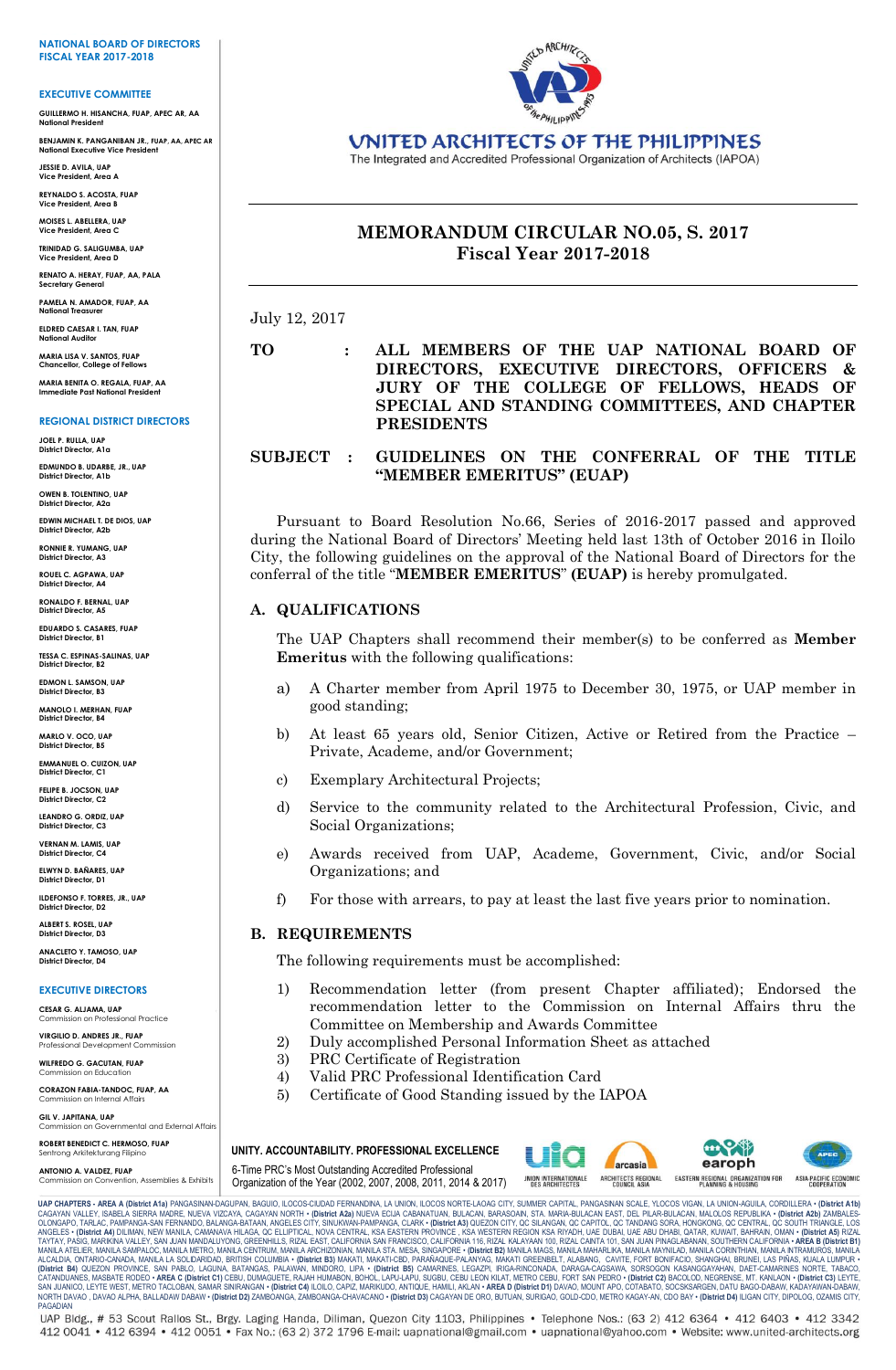#### **NATIONAL BOARD OF DIRECTORS FISCAL YEAR 2017-2018**

#### **EXECUTIVE COMMITTEE**

**GUILLERMO H. HISANCHA, FUAP, APEC AR, AA National President**

**BENJAMIN K. PANGANIBAN JR., FUAP, AA, APEC AR National Executive Vice President**

**JESSIE D. AVILA, UAP Vice President, Area A**

**REYNALDO S. ACOSTA, FUAP Vice President, Area B**

**MOISES L. ABELLERA, UAP Vice President, Area C**

**TRINIDAD G. SALIGUMBA, UAP Vice President, Area D**

**RENATO A. HERAY, FUAP, AA, PALA Secretary General**

**PAMELA N. AMADOR, FUAP, AA National Treasurer**

**ELDRED CAESAR I. TAN, FUAP National Auditor**

**MARIA LISA V. SANTOS, FUAP Chancellor, College of Fellows**

**MARIA BENITA O. REGALA, FUAP, AA Immediate Past National President**

#### **REGIONAL DISTRICT DIRECTORS**

**JOEL P. RULLA, UAP District Director, A1a**

**EDMUNDO B. UDARBE, JR., UAP District Director, A1b**

**OWEN B. TOLENTINO, UAP District Director, A2a**

**EDWIN MICHAEL T. DE DIOS, UAP District Director, A2b**

**RONNIE R. YUMANG, UAP District Director, A3**

**ROUEL C. AGPAWA, UAP District Director, A4**

**RONALDO F. BERNAL, UAP District Director, A5**

**EDUARDO S. CASARES, FUAP District Director, B1**

**TESSA C. ESPINAS-SALINAS, UAP District Director, B2**

**EDMON L. SAMSON, UAP District Director, B3**

**MANOLO I. MERHAN, FUAP**

**District Director, B4 MARLO V. OCO, UAP**

**District Director, B5 EMMANUEL O. CUIZON, UAP District Director, C1**

**FELIPE B. JOCSON, UAP District Director, C2**

**LEANDRO G. ORDIZ, UAP District Director, C3 VERNAN M. LAMIS, UAP District Director, C4**

**ELWYN D. BAÑARES, UAP District Director, D1**

**ILDEFONSO F. TORRES, JR., UAP District Director, D2**

**ALBERT S. ROSEL, UAP District Director, D3 ANACLETO Y. TAMOSO, UAP District Director, D4**

**EXECUTIVE DIRECTORS**

**CESAR G. ALJAMA, UAP** onal Practice

**VIRGILIO D. ANDRES JR., FUAP** Professional Development Commission

**WILFREDO G. GACUTAN, FUAP** Commission on Education

**CORAZON FABIA-TANDOC, FUAP, AA** Commission on Internal Affairs

**GIL V. JAPITANA, UAP** ion on Governmental and External Affairs

**ROBERT BENEDICT C. HERMOSO, FUAP** ng Arkitekturang Filipin

**ANTONIO A. VALDEZ, FUAP** Commission on Convention, Assemblies & Exhibits



## UNITED ARCHITECTS OF THE PHILIPPINES

The Integrated and Accredited Professional Organization of Architects (IAPOA)

- 6) Certificate of approval from National Treasurer (for members with long standing overdues)
- 7) Citation for community service projects undertaken (related to the practice of Architecture, and supported with photos, etc.)
- 8) Citation for exemplary projects undertaken (supported with project photos, etc.)
- 9) Any awards received (related to the practice of Architecture)

### **C. PROCEDURE FOR SUBMISSION**

### **a. Place of Submission**

The documents must be addressed and submitted to, in hard copy (courier or hand-carry):

### **UAP Commission on Internal Affairs**

Thru: UAP Committee on Membership & Awards Committee UAP National Headquarters 53 Sct. Rallos St., Diliman Quezon City 1103

### **b. Deadline for Submission**

All necessary requirements must be submitted and received by the Committee on Membership **on or before 31 October 2017** (Tuesday) including those submissions made thru courier service for approval of the National Board of Directors during their regular NBD Meeting on December 2017. For those requirements received after the cutoff date including postal delays will not be accepted and processed by the Committee.

For any further questions or clarifications, you may contact the Chairperson of the Committee on Membership, Ar. Vanessa L. Ledesma, UAP, through e-mail at: vvlledesma@yahoo.com.

All other issuances which are inconsistent with this Circular are hereby amended and/or modified accordingly.

All Area Vice Presidents and District Directors are likewise requested to ensure the prompt and effective dissemination of this Circular in your respective jurisdictions.

This Memorandum Circular shall take effect immediately.

**AR. GUILLERMO H. HISANCHA**, FUAP, APEC AR, AA, DFRIA UAP National President

*By the President:* **AR. RENATO A. HERAY**, FUAP, PALA, AA

UAP Secretary General

6-Time PRC's Most Outstanding Accredited Professional Organization of the Year (2002, 2007, 2008, 2011, 2014 & 2017) **UNITY. ACCOUNTABILITY. PROFESSIONAL EXCELLENCE**





UARPERIS - AREA (PIstric A19 PANGAINAN-DAGUPAN, BAGUIO, ICOS-CIUDAD FERNANDIMA, LLACAN, BARASOAN, STA MARIA-BUACAN EAST, DEL PILAR-BULACAN, MALOLOS REPUBLIKA • (Distric A19) ANIGALES-<br>CAGAYAN VALLEY, ISABELA SIERRA MADRE,

UAP Bldg., # 53 Scout Rallos St., Brgy. Laging Handa, Diliman, Quezon City 1103, Philippines · Telephone Nos.: (63 2) 412 6364 · 412 6403 · 412 3342 412 0041 • 412 6394 • 412 0051 • Fax No.: (63 2) 372 1796 E-mail: uapnational@gmail.com • uapnational@yahoo.com • Website: www.united-architects.org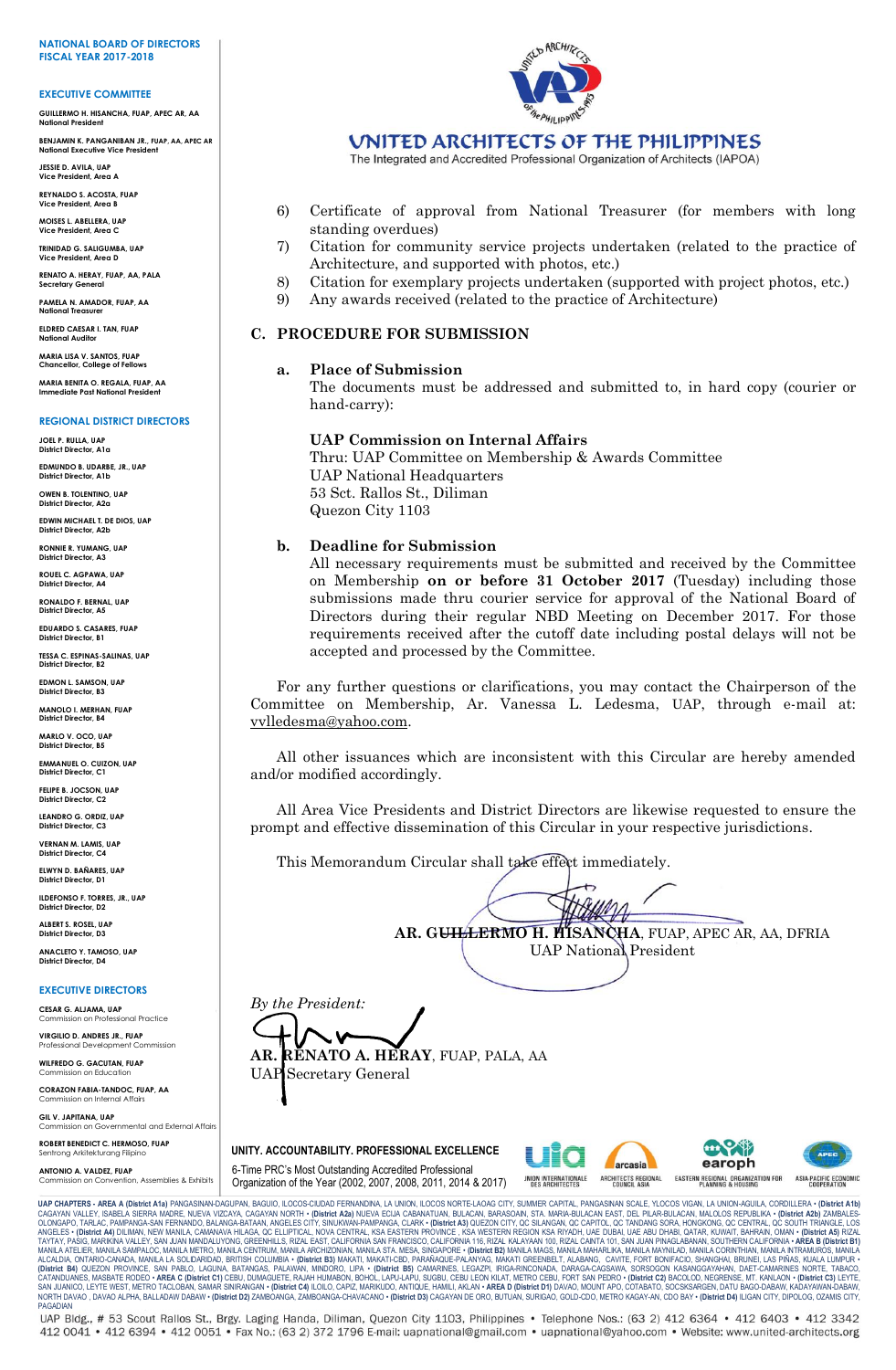# **CURRENT PHOTO**

(1.5" X 1.5" white background)

| A. PERSONAL INFORMATION                                          |                                                              |                                |                      |                                |
|------------------------------------------------------------------|--------------------------------------------------------------|--------------------------------|----------------------|--------------------------------|
| Name                                                             |                                                              |                                |                      |                                |
|                                                                  |                                                              |                                |                      |                                |
| Date of birth                                                    | Place of birth                                               |                                | Sex                  | Civil status                   |
| Current address                                                  |                                                              |                                |                      |                                |
|                                                                  |                                                              |                                |                      |                                |
| Tel nos.                                                         | Mobile nos.                                                  |                                | <b>Email address</b> |                                |
|                                                                  |                                                              |                                |                      |                                |
| School graduated (for BS diploma)                                |                                                              |                                | Year                 | Honors                         |
|                                                                  |                                                              |                                | graduated            |                                |
| <b>B. MEMBERSHIP STATUS</b>                                      |                                                              |                                |                      |                                |
| Date registered with                                             |                                                              | Total years in UAP (residency) |                      |                                |
| <b>UAP</b>                                                       |                                                              |                                |                      |                                |
| <b>Chapter Affiliation (1)</b>                                   |                                                              |                                | Charter date         |                                |
|                                                                  |                                                              |                                |                      |                                |
| <b>Chapter Affiliation (2)</b>                                   |                                                              |                                | Charter date         |                                |
| Chapter Affiliation (3)                                          |                                                              |                                | Charter date         |                                |
| <b>C. CERTIFICATION BY THE APPLICANT</b>                         |                                                              |                                |                      |                                |
|                                                                  |                                                              |                                |                      |                                |
| I hereby certify that all information I have indicated herein is | true and correct to the best of my knowledge and belief, and |                                |                      |                                |
| my signature appearing herein is genuine and authentic.          |                                                              | Signature over printed name    |                      | Date                           |
| <b>D. ENDORSEMENT AND APPROVAL</b>                               |                                                              |                                |                      |                                |
| Endorsed by:                                                     | Recommendation:                                              |                                |                      |                                |
|                                                                  |                                                              |                                |                      |                                |
|                                                                  |                                                              |                                |                      |                                |
| <b>Chapter President</b>                                         | Committee on Membership                                      | <b>Committee on Awards</b>     |                      | Commission on Internal Affairs |
| Approved by:                                                     | <b>National Board of Directors</b>                           |                                |                      |                                |
|                                                                  |                                                              |                                |                      |                                |
|                                                                  |                                                              |                                |                      |                                |
| <b>Secretary General</b>                                         |                                                              | <b>National President</b>      |                      |                                |
|                                                                  |                                                              |                                |                      |                                |